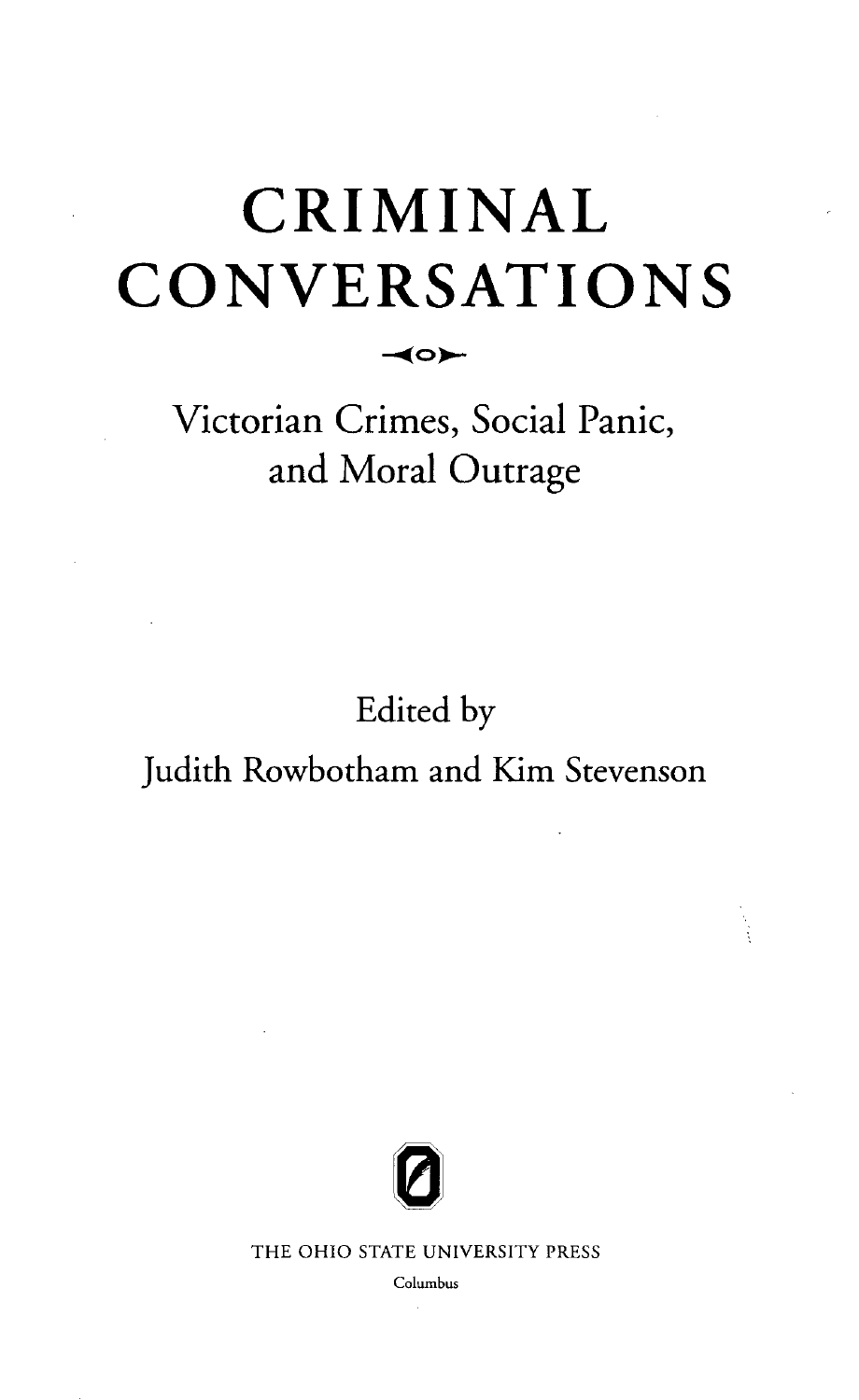## **Contents**

 $\triangle$ 

| Acknowledgements                                                                                                           | vii        |
|----------------------------------------------------------------------------------------------------------------------------|------------|
| List of Illustrations                                                                                                      | ix         |
| List of Tables                                                                                                             | X          |
| List of Abbreviations                                                                                                      | хi         |
| Table of Cases                                                                                                             | xiii       |
| Table of Statutes                                                                                                          | XV         |
| Contributors                                                                                                               | xvii       |
| Introduction                                                                                                               |            |
| Judith Rowbotham and Kim Stevenson                                                                                         | <b>XXI</b> |
| SECTION ONE: IDENTIFYING THE CAUSES AND IMPACTS OF<br><b>BAD BEHAVIOR</b>                                                  |            |
|                                                                                                                            |            |
| 1. Beyond the Bounds of Respectable Society:<br>The "Dangerous Classes" in Victorian and Edwardian England<br>David Taylor |            |
|                                                                                                                            | 3          |
| 2. The Press and the Public Visibility of Nineteenth-Century                                                               |            |
| Criminal Children                                                                                                          |            |
| Jane Abbott                                                                                                                | 23         |
| 3. Religion, Rural Society, and Moral Panic in                                                                             |            |
| Mid-Victorian England                                                                                                      |            |
| Gary Moses                                                                                                                 | 40         |
| 4. A Victorian Financial Crisis: The Scandalous Implications                                                               |            |
| of the Case of Overend Gurney                                                                                              |            |
| <b>Paul Barnes</b>                                                                                                         | 55         |
|                                                                                                                            |            |
| 5. Larceny: Debating the "Boundless Region of Dishonesty"<br>Graham Ferris                                                 |            |
|                                                                                                                            | 70         |
| SECTION TWO: "EXTERNAL" THREATS TO THE SECURITY OF SOCIETY                                                                 |            |
| 6. Criminal Savages? Or "Civilizing" the Legal Process                                                                     |            |
| Judith Rowbotham                                                                                                           | 91         |
|                                                                                                                            |            |

 $\overline{a}$